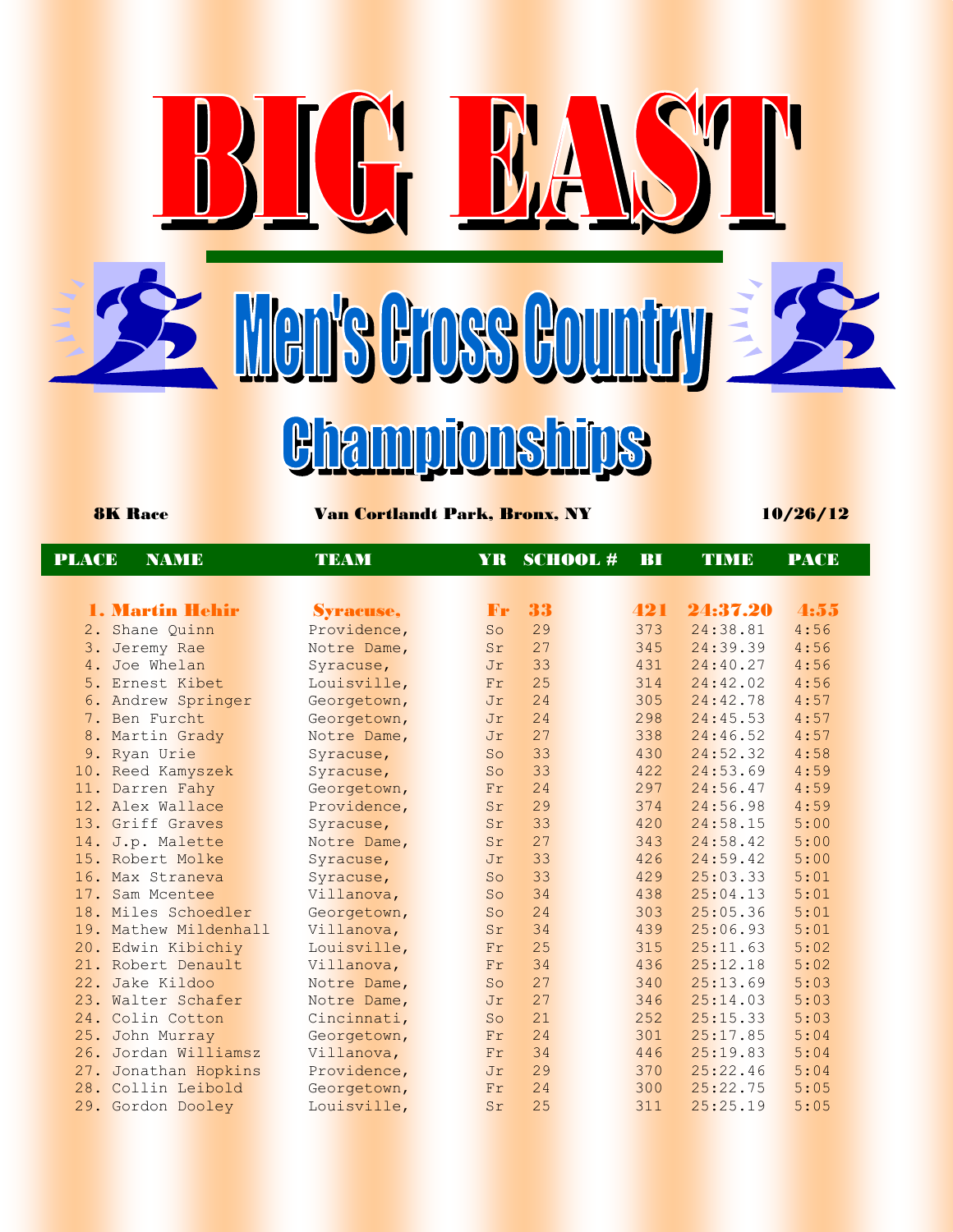| 30. Harvey Dixon       | Providence,    | Fr | 29 | 368 | 25:25.45 | 5:05 |
|------------------------|----------------|----|----|-----|----------|------|
| 31. Alex Tully         | Villanova,     | Jr | 34 | 445 | 25:25.88 | 5:05 |
| 32. Japhet Kipkoech    | Louisville,    | Fr | 25 | 316 | 25:26.68 | 5:05 |
| 33. Jack Hackett       | Marquette,     | Sr | 26 | 324 | 25:29.32 | 5:06 |
| 34. Ryan Mcguire       | Connecticut,   | Jr | 22 | 272 | 25:31.21 | 5:06 |
|                        |                |    | 24 | 299 | 25:31.22 | 5:06 |
| 35. Brian King         | Georgetown,    | So |    |     |          |      |
| 36. Jeff Macmillan     | Notre Dame,    | Sr | 27 | 342 | 25:32.99 | 5:07 |
| 37. Chase Beckmann     | Cincinnati,    | Sr | 21 | 251 | 25:33.76 | 5:07 |
| 38. Benjamin Connor    | Providence,    | So | 29 | 366 | 25:37.04 | 5:07 |
| 39. Liam Hillery       | Providence,    | So | 29 | 369 | 25:37.69 | 5:08 |
| 40. Andrew Palmer      | Syracuse,      | So | 33 | 427 | 25:40.74 | 5:08 |
| 41. Dan Lennon         | Syracuse,      | Fr | 33 | 424 | 25:43.77 | 5:09 |
| 42. Dylan Sorensen     | Georgetown,    | Jr | 24 | 304 | 25:44.54 | 5:09 |
| 43. Brian Basili       | Villanova,     | So | 34 | 435 | 25:47.34 | 5:09 |
| 44. Eddie Mcdaniel     | Depaul,        | Jr | 23 | 284 | 25:49.34 | 5:10 |
| 45. Dj Thornton        | Notre Dame,    | Jr | 27 | 348 | 25:50.41 | 5:10 |
| 46. Mattias Wolter     | Louisville,    | Jr | 25 | 318 | 25:57.54 | 5:12 |
| 47. Matthew Kane       | Villanova,     | Sr | 34 | 437 | 25:58.73 | 5:12 |
| 48. Eric Hauser        | Cincinnati,    | Jr | 21 | 257 | 25:59.00 | 5:12 |
| 49. Christian Costello | Providence,    | Fr | 29 | 367 | 26:02.93 | 5:13 |
|                        |                |    |    |     |          |      |
| 50. Jack Senefeld      | Marquette,     | Jr | 26 | 330 | 26:04.26 | 5:13 |
| 51. Evan Baum          | Cincinnati,    | Jr | 21 | 250 | 26:05.30 | 5:13 |
| 52. Connor Callahan    | Marquette,     | Sr | 26 | 321 | 26:05.91 | 5:13 |
| 53. Greg Morrin        | Villanova,     | Jr | 34 | 440 | 26:12.13 | 5:14 |
| 54. Chris Banafato     | Rutgers,       | Jr | 30 | 380 | 26:12.98 | 5:15 |
| 55. Jordan Magath      | Connecticut,   | Sr | 22 | 271 | 26:15.10 | 5:15 |
| 56. Evan Hibbs         | Louisville,    | Sr | 25 | 313 | 26:16.67 | 5:15 |
| 57. Daniel Lipus       | Pittsburgh,    | Sr | 28 | 355 | 26:17.37 | 5:15 |
| 58. Eric Malnatti      | Providence,    | Sr | 29 | 371 | 26:19.18 | 5:16 |
| 59. John Pickhaver     | Villanova,     | Jr | 34 | 442 | 26:19.82 | 5:16 |
| 60. Patrick Lesiewicz  | Notre Dame,    | Jr | 27 | 341 | 26:20.02 | 5:16 |
| 61. Max Darrah         | Georgetown,    | So | 24 | 295 | 26:25.81 | 5:17 |
| 62. Herald Alvarez     | Depaul,        | Jr | 23 | 280 | 26:29.72 | 5:18 |
| 63. William Hennessy   | Marquette,     | Fr | 26 | 325 | 26:30.31 | 5:18 |
| 64. Anthony Gedwill    | Marquette,     | Sr | 26 | 322 | 26:35.88 | 5:19 |
| 65. Chris Defabio      | Rutgers,       | So | 30 | 383 | 26:41.86 | 5:20 |
| 66. Cody Haberkorn     |                | Fr | 26 | 323 | 26:45.35 | 5:21 |
|                        | Marquette,     |    |    |     |          |      |
| 67. Michael Runco      | Pittsburgh,    | Fr | 28 | 358 | 26:46.01 | 5:21 |
| 68. Rich Addison       | Pittsburgh,    | Jr | 28 | 350 | 26:46.91 | 5:21 |
| 69. Anthony Horten     | Rutgers,       | So | 30 | 384 | 26:49.13 | 5:22 |
| 70. Jacob Franklin     | Cincinnati,    | Fr | 21 | 254 | 26:54.99 | 5:23 |
| 71. James Agati        | Connecticut,   | Fr | 22 | 265 | 26:56.84 | 5:23 |
| 72. Tim Bennatan       | Connecticut,   | Sr | 22 | 267 | 27:01.03 | 5:24 |
| 73. Ian Sanchez        | Depaul,        | Jr | 23 | 287 | 27:01.67 | 5:24 |
| 74. Alvaro Chavez      | Connecticut,   | Fr | 22 | 269 | 27:07.56 | 5:26 |
| 75. Edward Wilson      | Connecticut,   | Fr | 22 | 275 | 27:09.62 | 5:26 |
| 76. Daniel Lee         | Rutgers,       | Fr | 30 | 385 | 27:10.49 | 5:26 |
| 77. Andrew Diehn       | Depaul,        | Fr | 23 | 282 | 27:10.98 | 5:26 |
| 78. Andrew Cerrito     | Pittsburgh,    | Sr | 28 | 351 | 27:12.09 | 5:26 |
| 79. Jaimin Vekaria     | Rutgers,       | Fr | 30 | 387 | 27:14.43 | 5:27 |
| 80. Jared Hanko        | Seton Hall,    | Sr | 31 | 398 | 27:18.57 | 5:28 |
| 81. Alex Bennatan      | Connecticut,   | Sr | 22 | 266 | 27:21.13 | 5:28 |
| 82. Zak Koronkiewicz   | Depaul,        | Sr | 23 | 283 | 27:23.10 | 5:29 |
| 83. Jeffrey Griffiths  | Cincinnati,    | Jr | 21 | 256 | 27:23.57 | 5:29 |
|                        |                |    |    |     |          |      |
| 84. Michael Babinec    | South Florida, | Fr | 32 | 410 | 27:24.58 | 5:29 |
| 85. Brett Frondorf     | Cincinnati,    | Fr | 21 | 255 | 27:32.85 | 5:31 |
| 86. Ryan Eaton         | Louisville,    | Jr | 25 | 312 | 27:34.39 | 5:31 |
| 87. Joe Clark          | Connecticut,   | Sr | 22 | 270 | 27:36.35 | 5:31 |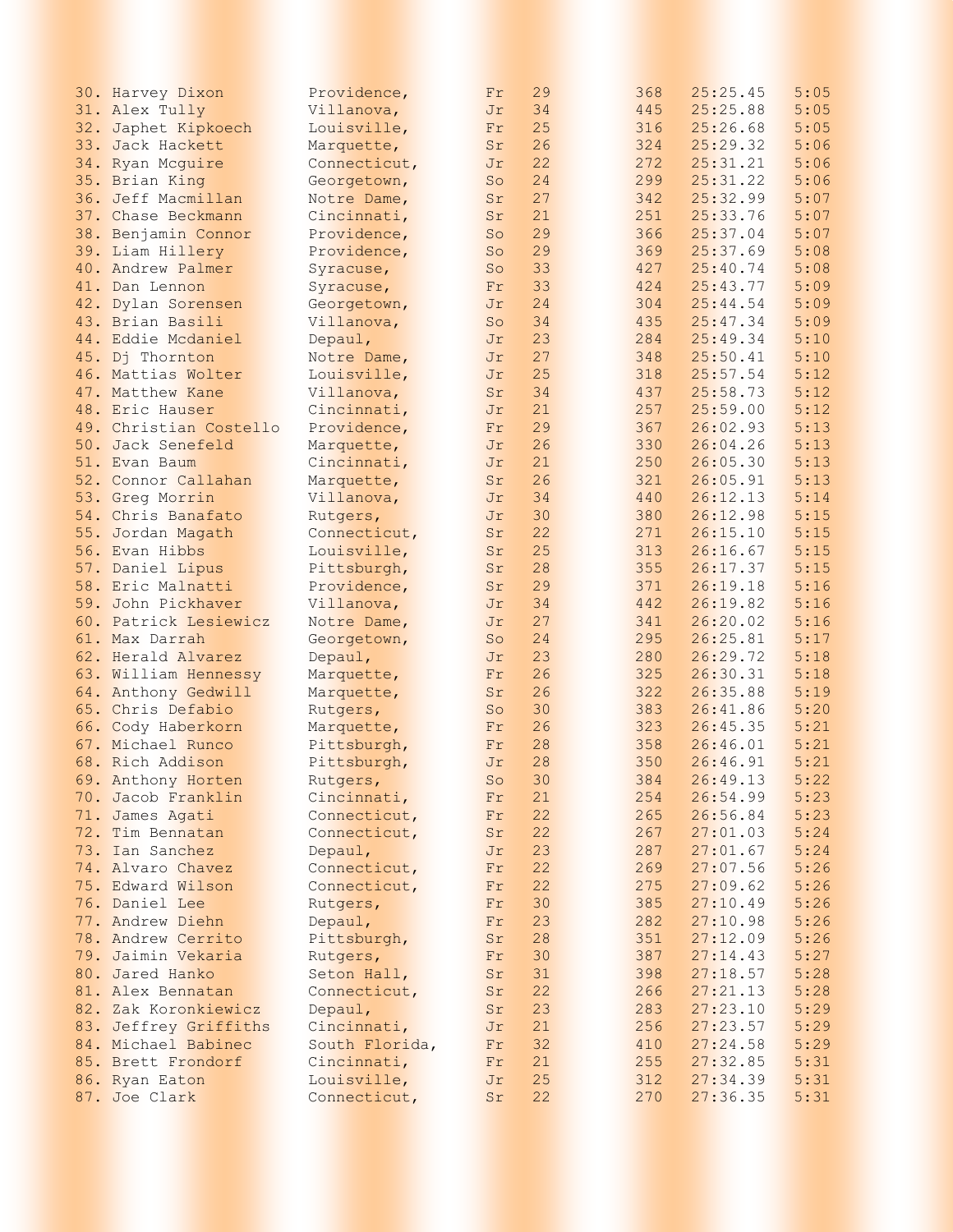| 88. Ian Silver         | Cincinnati,    | Fr | 21 | 261 | 27:37.68 | 5:32 |
|------------------------|----------------|----|----|-----|----------|------|
| 89. Daniel Patti       | Pittsburgh,    | So | 28 | 357 | 27:50.23 | 5:34 |
| 90. Mitch Lacy         | Marquette,     | Jr | 26 | 326 | 27:50.84 | 5:34 |
| 91. Stephen Vento      | Connecticut,   | So | 22 | 274 | 27:53.01 | 5:35 |
| 92. David Sajdak       | Marquette,     | Fr | 26 | 329 | 27:58.84 | 5:36 |
| 93. Ryan Flannery      | Seton Hall,    | Fr | 31 | 397 | 28:01.01 | 5:36 |
| 94. Argishti Gazari    | South Florida, | Fr | 32 | 412 | 28:08.76 | 5:38 |
| 95. Maxwell Clink      | Depaul,        | Sr | 23 | 281 | 28:11.91 | 5:38 |
| 96. Curtis Richburg    | Rutgers,       | Jr | 30 | 386 | 28:14.68 | 5:39 |
| 97. Julian Gines       | South Florida, | Jr | 32 | 413 | 28:15.56 | 5:39 |
| 98. Casey Weiss        | Rutgers,       | Sr | 30 | 388 | 28:16.94 | 5:39 |
| 99. Steven Fernandez   | South Florida, | Jr | 32 | 411 | 28:21.00 | 5:40 |
| 100. Felix Soto        | South Florida, | Sr | 32 | 417 | 28:32.37 | 5:42 |
| 101. Max Rodriguez     | Depaul,        | Sr | 23 | 286 | 28:38.55 | 5:44 |
| 102. Wesley Washington | Pittsburgh,    | Sr | 28 | 359 | 28:50.96 | 5:46 |
| 104. Steve Burkholder  | Rutgers,       | Jr | 30 | 382 | 28:52.99 | 5:47 |
| 105. Thomas Bragen     | Rutgers,       | Jr | 30 | 381 | 29:02.71 | 5:49 |
| 106. Carl Johnston     | Seton Hall,    | Jr | 31 | 401 | 29:18.67 | 5:52 |
| 107. Alex Hoffman      | South Florida, | Fr | 32 | 414 | 29:29.02 | 5:54 |
| 108. Tyler Orner       | Seton Hall,    | So | 31 | 403 | 29:29.60 | 5:54 |
| 109. Cory Hellwig      | Seton Hall,    | Sr | 31 | 399 | 29:43.71 | 5:57 |
| 110. Jacob Best        | Seton Hall,    | Fr | 31 | 395 | 29:51.96 | 5:58 |
| 111. Mario Ojeda       | South Florida, | Fr | 32 | 415 | 29:55.11 | 5:59 |
| 112. Kevin Hull        | Pittsburgh,    | Sr | 28 | 353 | 29:57.56 | 6:00 |
| 113. Tony Cramond      | Seton Hall,    | Jr | 31 | 396 | 32:00.08 | 6:24 |
| 114. Joseph Martinelli | Seton Hall,    | Fr | 31 | 402 | 33:33.44 | 6:43 |
|                        |                |    |    |     |          |      |

# TEAM SCORE

## 1. Syracuse Total: Points 37

### PLACE NAME BI TIME

| 1.           | Martin Hehir    | Syracuse,   | Fr M 33    | 421 | $24:37.20*$          |         |
|--------------|-----------------|-------------|------------|-----|----------------------|---------|
| 4.           | Joe Whelan      | Syracuse,   | Jr M 33    | 431 | $24:40.27$ *         |         |
| 9.           | Ryan Urie       | Syracuse,   | So M 33    | 430 | $24:52.32 *$         |         |
| 10.          | Reed Kamyszek   | Syracuse,   | So M 33    | 422 | $24:53.69*$          |         |
| 13.          | Griff Graves    | Syracuse,   | Sr M 33    | 420 | $24:58.15 *$         |         |
| 15.          | Robert Molke    | Syracuse,   | Jr M 33    | 426 | 24:59.42             |         |
| 16.          | Max Straneva    | Syracuse,   | So M 33    | 429 | 25:03.33             |         |
| $0$ .        | Andrew Palmer   | Syracuse,   | So M 33    | 427 | 25:40.74             |         |
| 0.           | Dan Lennon      | Syracuse,   | Fr M 33    | 424 | 25:43.77             |         |
| 2.           | Georgetown      |             |            |     | <b>Total: Points</b> | 67      |
| <b>PLACE</b> | NAMIE           |             |            | BI  | TIMB                 |         |
| 6.           | Andrew Springer | Georgetown, | Jr M 24    | 305 | 24:42.78             | $\star$ |
| 7.           | Ben Furcht      | Georgetown, | Jr M 24    | 298 | $24:45.53*$          |         |
| 11.          | Darren Fahy     | Georgetown, | Fr M 24    | 297 | $24:56.47*$          |         |
| 18.          | Miles Schoedler | Georgetown, | So M 24    | 303 | $25:05.36*$          |         |
| 25.          | John Murray     | Georgetown, | Fr M 24    | 301 | $25:17.85$ *         |         |
| 28.          |                 |             |            |     |                      |         |
|              | Collin Leibold  | Georgetown, | M 24<br>Fr | 300 | 25:22.75             |         |
| 35.          | Brian King      | Georgetown, | So M 24    | 299 | 25:31.22             |         |
| 0.           | Dylan Sorensen  | Georgetown, | M 24<br>Jr | 304 | 25:44.54             |         |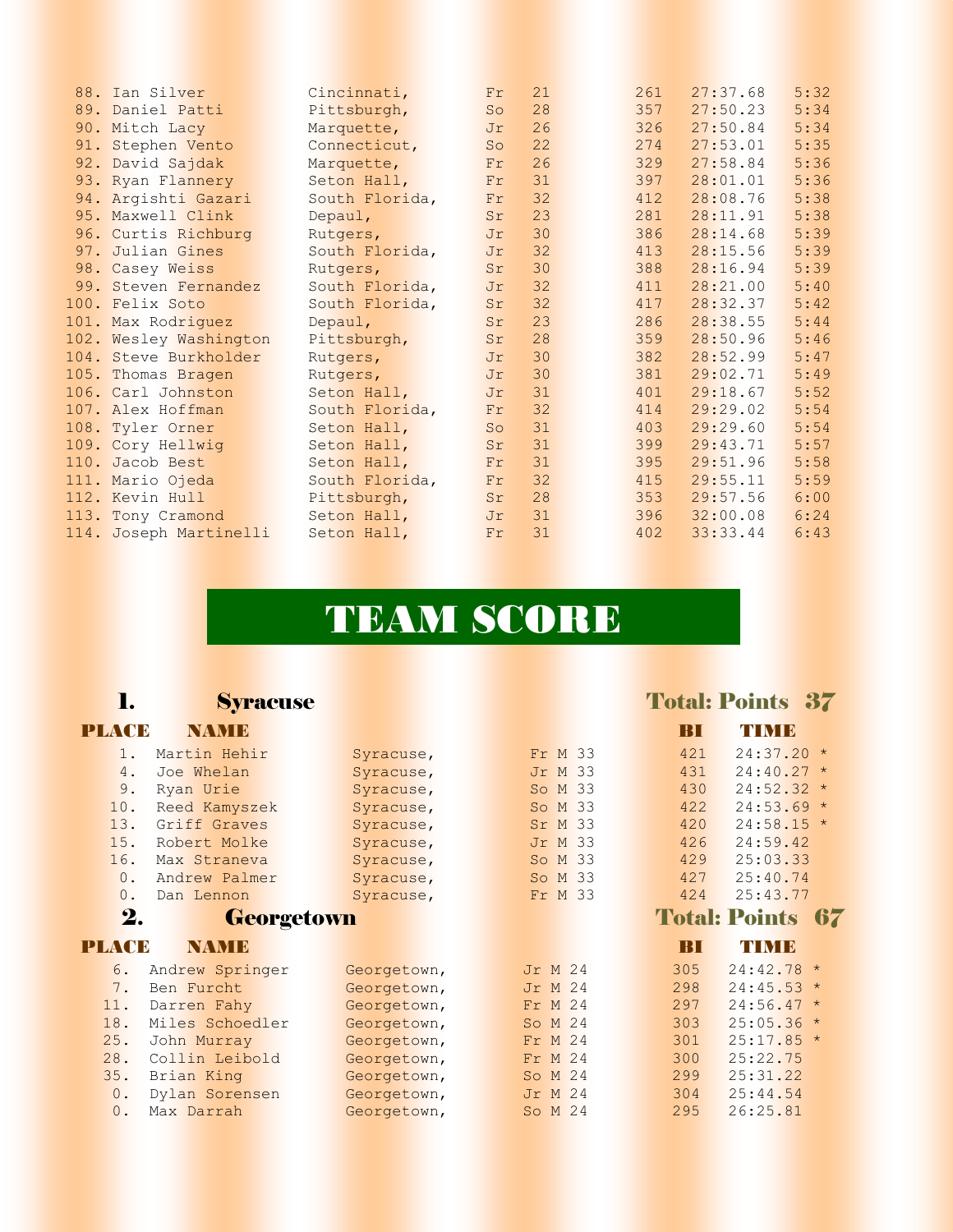## 3. Notre Dame Total: Points 70

### PLACE NAME BI TIME

| 3.           | Jeremy Rae                     | Notre Dame,                | Sr M 27                   | 345          | $24:39.39$ *               |            |
|--------------|--------------------------------|----------------------------|---------------------------|--------------|----------------------------|------------|
| 8.           | Martin Grady                   | Notre Dame,                | Jr M 27                   | 338          | $24:46.52*$                |            |
| 14.          | J.P. Malette                   | Notre Dame,                | Sr M 27                   | 343          | $24:58.42*$                |            |
| 22.          | Jake Kildoo                    | Notre Dame,                | So M 27                   | 340          | $25:13.69*$                |            |
| 23.          | Walter Schafer                 | Notre Dame,                | Jr M 27                   | 346          | $25:14.03*$                |            |
| 36.          | Jeff Macmillan                 | Notre Dame,                | Sr M 27                   | 342          | 25:32.99                   |            |
| 42.          | Dj Thornton                    | Notre Dame,                | Jr M 27                   | 348          | 25:50.41                   |            |
| 0.           | Patrick Lesiewicz              | Notre Dame,                | Jr M 27                   | 341          | 26:20.02                   |            |
| 4.           | <b>Porvidence</b>              |                            |                           |              | <b>Total: Points 109</b>   |            |
| <b>PLACE</b> | <b>NAMIE</b>                   |                            |                           | BП           | TIMB                       |            |
| 2.           | Shane Quinn                    | Providence,                | So M 29                   | 373          | $24:38.81*$                |            |
| 12.          | Alex Wallace                   | Providence,                | Sr M 29                   | 374          | $24:56.98*$                |            |
| 27.          | Jonathan Hopkins               | Providence,                | <b>Jr M 29</b>            | 370          | $25:22.46*$                |            |
| 30.          | Harvey Dixon                   | Providence,                | Fr M 29                   | 368          | $25:25.45$ *               |            |
| 38.          | Benjamin Connor                | Providence,                | So M 29                   | 366          | $25:37.04$ *               |            |
| 39.          | Liam Hillery                   | Providence,                | So M 29                   | 369          | 25:37.69                   |            |
| 46.          | Christian Costello             | Providence,                | Fr M 29                   | 367          | 26:02.93                   |            |
| 0.           | Eric Malnatti                  | Providence,                | Sr M 29                   | 371          | 26:19.18                   |            |
|              |                                |                            |                           |              |                            |            |
| 5.           | <b>Villanova</b>               |                            |                           |              | <b>Total: Points</b>       | <b>114</b> |
| <b>PLACE</b> | <b>NAME</b>                    |                            |                           | BI           | TIMB                       |            |
| 17.          | Sam Mcentee                    | Villanova,                 | So M 34                   | 438          | $25:04.13*$                |            |
| 19.          | Mathew Mildenhall              | Villanova,                 | Sr M 34                   | 439          | $25:06.93*$                |            |
| 21.          | Robert Denault                 | Villanova,                 | Fr M 34                   | 436          | $25:12.18$ *               |            |
| 26.          | Jordan Williamsz               | Villanova,                 | Fr M 34                   | 446          | $25:19.83*$                |            |
| 31.          | Alex Tully                     | Villanova,                 | <b>Jr M 34</b>            | 445          | $25:25.88$ *               |            |
| 40.          | Brian Basili                   | Villanova,                 | So M 34                   | 435          | 25:47.34                   |            |
| 44.          | Matthew Kane                   | Villanova,                 | Sr M 34                   | 437          | 25:58.73                   |            |
| $0$ .        | Greg Morrin                    | Villanova,                 | <b>Jr M 34</b>            | 440          | 26:12.13                   |            |
| 0.           | John Pickhaver                 | Villanova,                 | Jr M 34                   | 442          | 26:19.82                   |            |
| 6.           | <b>Louisville</b>              |                            |                           |              | <b>Total: Points</b>       | 129        |
| <b>PLACE</b> | <b>NAMB</b>                    |                            |                           | BI           | TIMB                       |            |
| 5.           | Ernest Kibet                   | Louisville,                | Fr M 25                   | 314          | $24:42.02*$                |            |
| 20.          | Edwin Kibichiy                 | Louisville,                | Fr M 25                   | 315          | $25:11.63*$                |            |
| 29.          | Gordon Dooley                  | Louisville,                | Sr M 25                   | 311          | $25:25.19*$                |            |
| 32.          | Japhet Kipkoech                | Louisville,                | Fr M 25                   | 316          | $25:26.68$ *               |            |
| 43.          | Mattias Wolter                 | Louisville,                | <b>Jr M 25</b>            | 318          | $25:57.54$ *               |            |
| 52.          | Evan Hibbs                     | Louisville,                | Sr M 25                   | 313          | 26:16.67                   |            |
| 78.          | Ryan Eaton                     | Louisville,                | <b>Jr M 25</b>            | 312          | 27:34.39                   |            |
| 7.           | <b>Cincinnati</b>              |                            |                           |              | <b>Total: Points 216</b>   |            |
| <b>PLACE</b> | <b>NAME</b>                    |                            |                           | $\mathbf{B}$ | TIMB                       |            |
|              |                                |                            |                           |              |                            |            |
| 24.<br>37.   | Colin Cotton<br>Chase Beckmann | Cincinnati,                | So M 21<br>Sr M 21        | 252<br>251   | $25:15.33*$<br>$25:33.76*$ |            |
|              | Eric Hauser                    | Cincinnati,                |                           |              |                            |            |
| 45.<br>48.   | Evan Baum                      | Cincinnati,<br>Cincinnati, | <b>Jr M 21</b><br>Jr M 21 | 257<br>250   | $25:59.00*$<br>$26:05.30*$ |            |
| 62.          | Jacob Franklin                 | Cincinnati,                | Fr M 21                   | 254          | $26:54.99 *$               |            |
| 75.          | Jeffrey Griffiths              | Cincinnati,                | Jr M 21                   | 256          | 27:23.57                   |            |
| 77.          | Brett Frondorf                 | Cincinnati,                | Fr M 21                   | 255          | 27:32.85                   |            |
| 0.           | Ian Silver                     | Cincinnati,                | Fr M 21                   | 261          | 27:37.68                   |            |
|              |                                |                            |                           |              |                            |            |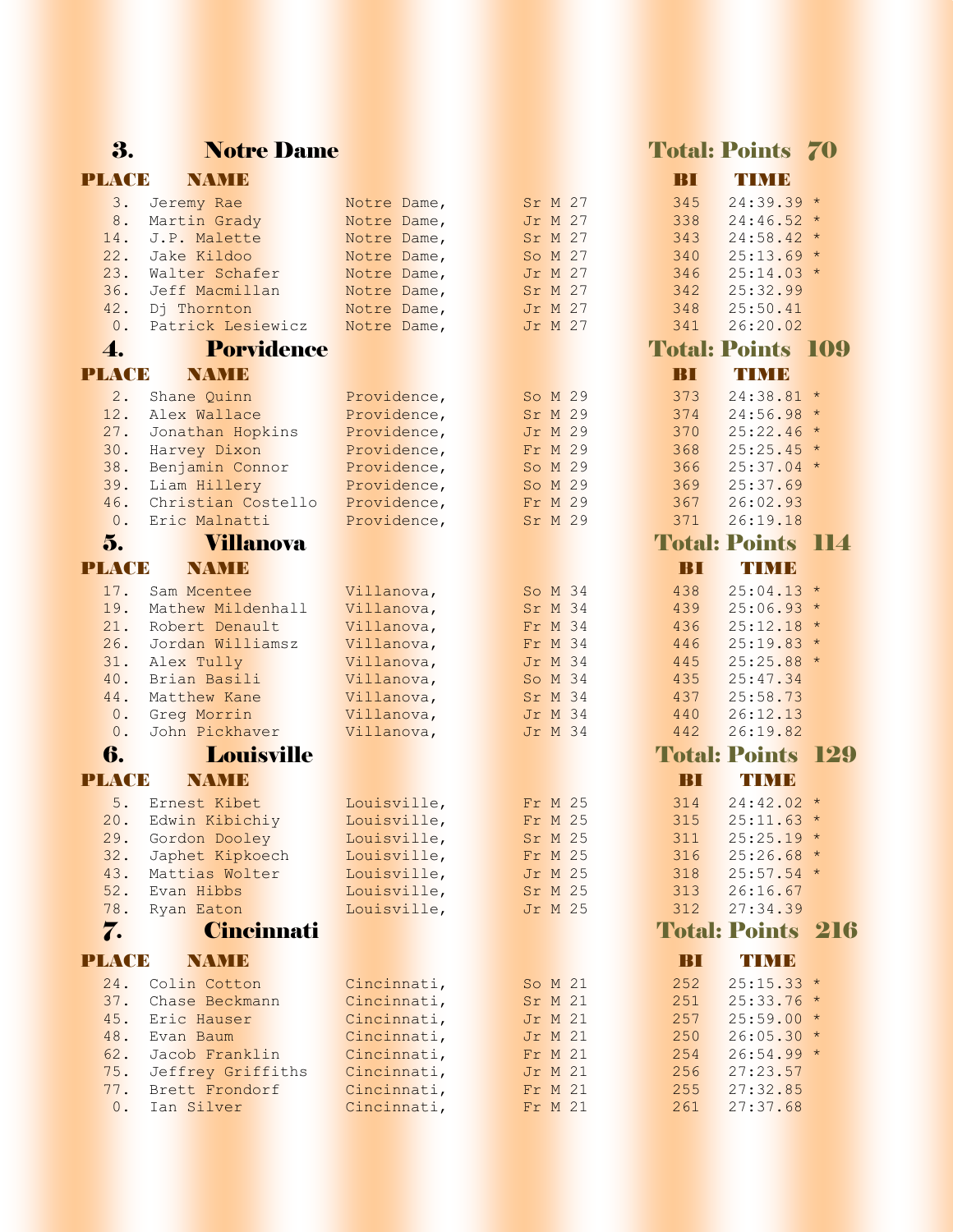## 8. Marquette Marquette Total: Points 240

### PLACE NAME BI TIME

| 33.          | Jack Hackett       | Marquette,                 | Sr M 26            | 324          | $25:29.32$ *             |     |
|--------------|--------------------|----------------------------|--------------------|--------------|--------------------------|-----|
| 47.          | Jack Senefeld      | Marquette,                 | <b>Jr M 26</b>     | 330          | $26:04.26$ *             |     |
| 49.          | Connor Callahan    | Marquette,                 | Sr M 26            | 321          | $26:05.91$ *             |     |
| 55.          | William Hennessy   | Marquette,                 | Fr M 26            | 325          | $26:30.31$ *             |     |
| 56.          | Anthony Gedwill    | Marquette,                 | Sr M 26            | 322          | $26:35.88*$              |     |
| 58.          | Cody Haberkorn     | Marquette,                 | Fr M 26            | 323          | 26:45.35                 |     |
| 80.          | Mitch Lacy         |                            | Jr M 26            | 326          | 27:50.84                 |     |
| 0.           | David Sajdak       | Marquette,                 | Fr M 26            | 329          | 27:58.84                 |     |
|              |                    | Marquette,                 |                    |              |                          |     |
| 9.           | <b>Connecticut</b> |                            |                    |              | <b>Total: Points 278</b> |     |
| <b>PLACE</b> | <b>NAMIE</b>       |                            |                    | BП           | TIMB                     |     |
| 34.          | Ryan Mcguire       | Connecticut,               | Jr M 22            | 272          | $25:31.21$ *             |     |
| 51.          | Jordan Magath      | Connecticut,               | Sr M 22            | 271          | $26:15.10*$              |     |
| 63.          | James Agati        | Connecticut,               | Fr M 22            | 265          | $26:56.84$ *             |     |
| 64.          | Tim Bennatan       | Connecticut,               | Sr M 22            | 267          | $27:01.03*$              |     |
| 66.          | Alvaro Chavez      | Connecticut,               | Fr M 22            | 269          | $27:07.56$ *             |     |
| 67.          | Edward Wilson      | Connecticut,               | Fr M 22            | 275          | 27:09.62                 |     |
| 73.          | Alex Bennatan      | Connecticut,               | Sr M 22            | 266          | 27:21.13                 |     |
| 0.           | Joe Clark          | Connecticut,               | Sr M 22            | 270          | 27:36.35                 |     |
| 0.           | Stephen Vento      | Connecticut,               | So M 22            | 274          | 27:53.01                 |     |
| 10.          | <b>Depaul</b>      |                            |                    |              | <b>Total: Points 303</b> |     |
| <b>PLACE</b> | <b>NAME</b>        |                            |                    | BП           | <b>TIMB</b>              |     |
|              |                    |                            |                    |              |                          |     |
| 41.          | Eddie Mcdaniel     | Depaul,                    | Jr M 23            | 284          | $25:49.34$ *             |     |
| 54.          | Herald Alvarez     | Depaul,                    | <b>Jr M 23</b>     | 280          | $26:29.72*$              |     |
| 65.          | Ian Sanchez        | Depaul,                    | Jr M 23            | 287          | $27:01.67$ *             |     |
| 69.          | Andrew Diehn       | Depaul,                    | Fr M 23            | 282          | $27:10.98 *$             |     |
| 74.          | Zak Koronkiewicz   | Depaul,                    | Sr M 23            | 283          | $27:23.10 *$             |     |
| 83.          | Maxwell Clink      | Depaul,                    | Sr M 23            | 281          | 28:11.91                 |     |
| 89.          | Max Rodriguez      | Depaul,                    | Sr M 23            | 286          | 28:38.55                 |     |
| 11.          | <b>Rutgers</b>     |                            |                    |              | <b>Total: Points</b>     | 307 |
| PLACE        | <b>NAMB</b>        |                            |                    | $\mathbf{B}$ | TIMB                     |     |
| 50.          | Chris Banafato     | Rutgers,                   | <b>Jr M 30</b>     | 380          | $26:12.98*$              |     |
| 57.          | Chris Defabio      | Rutgers,                   | So M 30            | 383          | $26:41.86*$              |     |
| 61.          | Anthony Horten     | Rutgers,                   | So M 30            | 384          | $26:49.13*$              |     |
| 68.          | Daniel Lee         | Rutgers,                   | Fr M 30            | 385          | $27:10.49*$              |     |
| 71.          | Jaimin Vekaria     | Rutgers,                   | Fr M 30            | 387          | $27:14.43*$              |     |
| 84.          | Curtis Richburg    | Rutgers,                   | <b>Jr M 30</b>     | 386          | 28:14.68                 |     |
| 86.          | Casey Weiss        | Rutgers,                   | Sr M 30            | 388          | 28:16.94                 |     |
| $0$ .        | Steve Burkholder   | Rutgers,                   | <b>Jr M 30</b>     | 382          | 28:52.99                 |     |
| 0.           | Thomas Bragen      | Rutgers,                   | Jr M 30            | 381          | 29:02.71                 |     |
| 12.          | <b>Pittsburgh</b>  |                            |                    |              | <b>Total: Points 321</b> |     |
| <b>PLACE</b> | <b>NAME</b>        |                            |                    | BI           | TIMB                     |     |
| 53.          | Daniel Lipus       |                            |                    | 355          | $26:17.37$ *             |     |
| 59.          | Michael Runco      | Pittsburgh,<br>Pittsburgh, | Sr M 28<br>Fr M 28 | 358          | $26:46.01$ *             |     |
| 60.          | Rich Addison       |                            | <b>Jr M 28</b>     | 350          | $26:46.91*$              |     |
| 70.          | Andrew Cerrito     | Pittsburgh,                |                    |              | $27:12.09*$              |     |
| 79.          | Daniel Patti       | Pittsburgh,<br>Pittsburgh, | Sr M 28<br>So M 28 | 351<br>357   | $27:50.23$ *             |     |
| 91.          | Wesley Washington  | Pittsburgh,                | Sr M 28            | 359          | 28:50.96                 |     |
| 97.          | Kevin Hull         | Pittsburgh,                |                    | 353          | 29:57.56                 |     |
|              |                    |                            | Sr M 28            |              |                          |     |